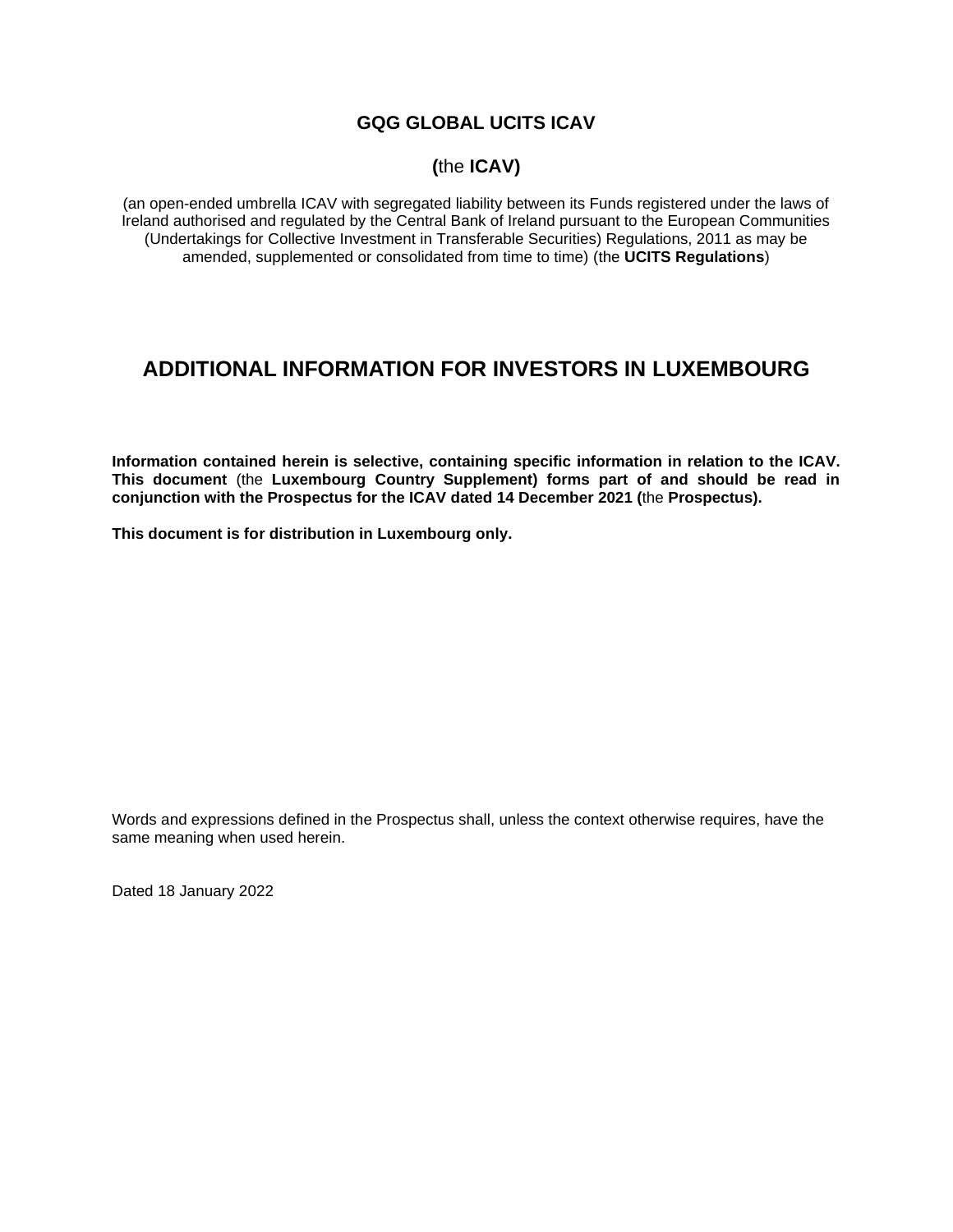#### **REGISTRATION AND SUPERVISION**

The ICAV is registered in Luxembourg with the Commission de Surveillance du Secteur Financier (the "**CSSF"**). The ICAV is authorised to publicly market Shares of the following Sub Fund of the ICAV in Luxembourg:

− GQG Partners Emerging Markets Equity Fund (the "**Sub-Fund**")

### **FACILITIES TO INVESTORS IN LUXEMBOURG**

In accordance with the EU Directive 2019/1160, Article 92, the ICAV has appointed Société Générale Luxembourg to provide facilities to investors in Luxembourg (the **"Société Générale"**). The details of Société Générale are as follows:

Société Générale Luxembourg 11, Avenue Emile Reuter L-2420 Luxembourg

The fees payable to Société Générale will be paid at normal commercial rates.

#### **GENERAL**

Société Générale holds available any additional information that may be made available to investors at the registered office of the ICAV.

Société Générale provides investors with information relevant to the tasks that Société Générale performs in a durable medium.

Société Générale acts as a contact point for communicating with the AMF.

The ICAV and Bridge Fund Management Limited (the "**Manager**") have entered into a written agreement with Société Générale, which specifies which of the tasks are not performed by the ICAV and/or the Manager but Société Générale and that Société Générale will receive all the relevant information and documentation to perform the tasks.

#### **SUBSCRIPTION, REPURCHASE AND REDEMPTION ORDERS AND PAYMENTS TO INVESTORS IN LUXEMBOURG**

Investors may contact Société Générale to request information on how subscription, repurchase and redemption orders can be made and how repurchase and redemption proceeds are paid.

Investors in Luxembourg can submit their subscription, repurchase and redemption orders relating to the shares of the Sub-Funds that are registered in Luxembourg to Société Générale. All payments to investors, including redemption proceeds, potential distributions and other payments, may, upon request, be paid through Société Générale.

#### **DOCUMENTS AVAILABLE FOR INSPECTION**

The following documents are available for inspection free of charge during normal business hours on weekdays (Saturdays and public holidays excepted) at the registered office of the ICAV and Société Générale: